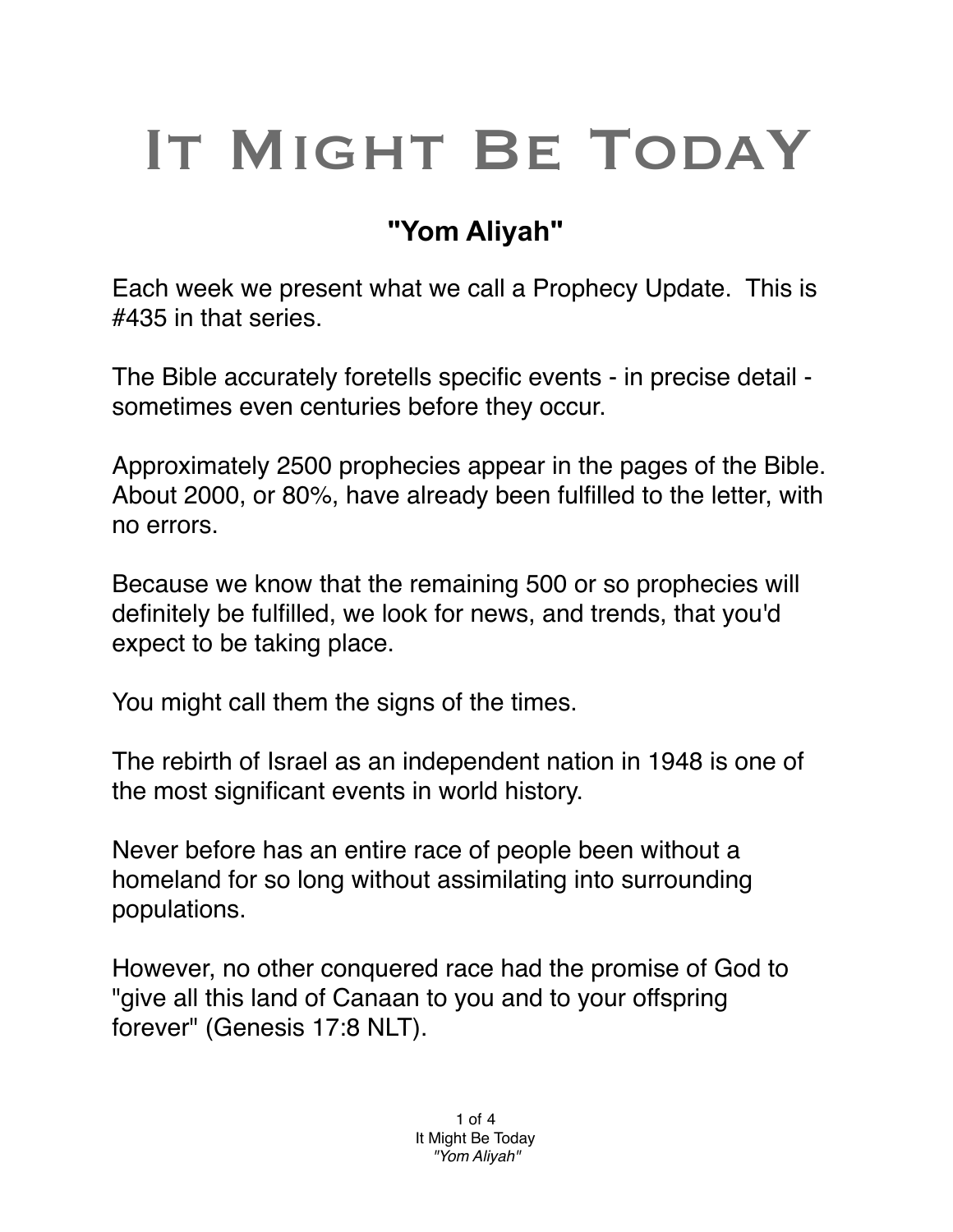God foretold long ago that after He brought His scattered people out from among the nations, He would declare them to be a nation in a single day:

"'Who has ever seen or heard of anything as strange as this? Has a nation ever been born in a single day? Has a country ever come forth in a mere moment? But by the time Jerusalem's birth pains begin, the baby will be born; the nation will come forth. Would I ever bring this nation to the point of birth and then not deliver it?' asks the Lord. 'No! I would never keep this nation from being born,' says your God" Isaiah (66:8-9 NLT)

This is exactly what happened on May 14, 1948. Having been brought to the brink of extinction by the horrors of the Holocaust, facing persecution around the world, and surrounded by their enemies, the Jewish people gathered together in Israel and declared themselves a nation in a single day. The United States recognized Israel as a nation on that same day, and Israel's victories in the wars since have solidified their place among the nations of the world.

The Bible also prophesies that Jews will return to Israel from all over the world. They have a name for this return; it's called *aliyah*. It's the Hebrew word for *ascent*, and it's used to describe Jews returning because Jerusalem is elevated and requires an ascent to get to it from any direction.

Aliyah has been on the rise, but that's not all. Israel National News posted an article titled, *Time for Aliyah to Have It's Own Holiday.*

Excerpts: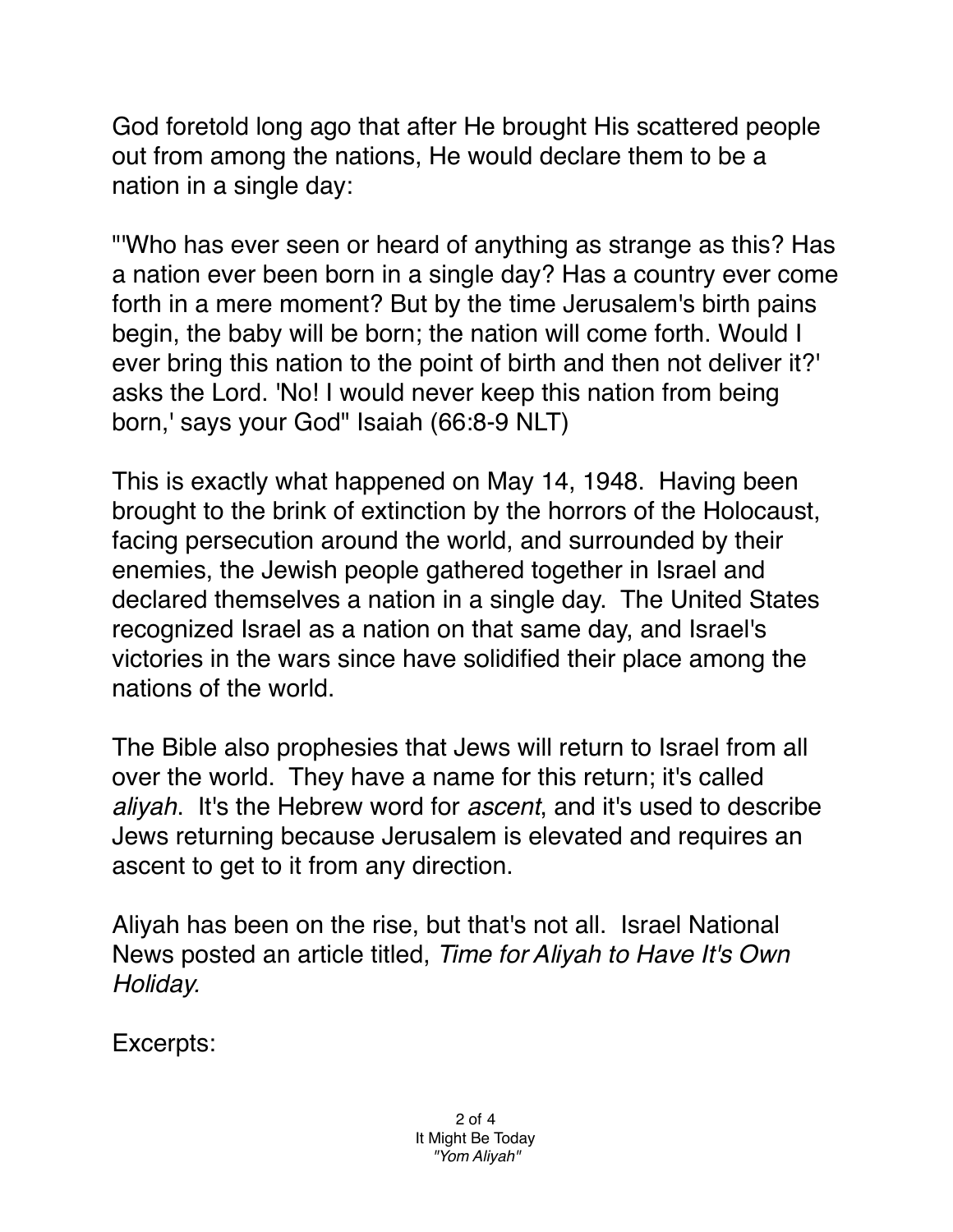A special celebration took place on Sunday in honor of Yom HaAliyah (the day of Aliyah), which is celebrated on the 10th day of the Hebrew month of Nisan.

It is on this date in the year 2488 of the Jewish calendar (1273BC) that the first mass Aliyah in history took place, when the Children of Israel [led by Joshua first] crossed the Jordan into the land of Israel.

Yom HaAliyah began as a grassroots movement and in March 2014 the Yom HaAliyah Bill was first submitted in the 19th Knesset as the next step in codifying the 10th of Nisan holiday in Israeli law.

Yom HaAliyah "is the one thing on the Knesset table that everybody agrees on," said Jonathan Javor, director at TLV Internationals, the organization that initiated the idea of codifying Yom HaAliyah into Israeli law.

"It's the one thing where we've got coalition and opposition, right and left, secular and religious, everybody's supporting this bill and it's a wonderful thing to see," he added, noting that the group hopes the legislation will be completed by the end of the Knesset's summer session.

http://www.israelnationalnews.com/News/News.aspx/211020#.Vxeg09RHaK2

The rebirth, and repopulation of Israel is the miraculous literal fulfillment of centuries-old Bible prophecies.

While we look for signs of the times, there is one event that has no sign. It is presented as being imminent - meaning, it could occur at any moment.